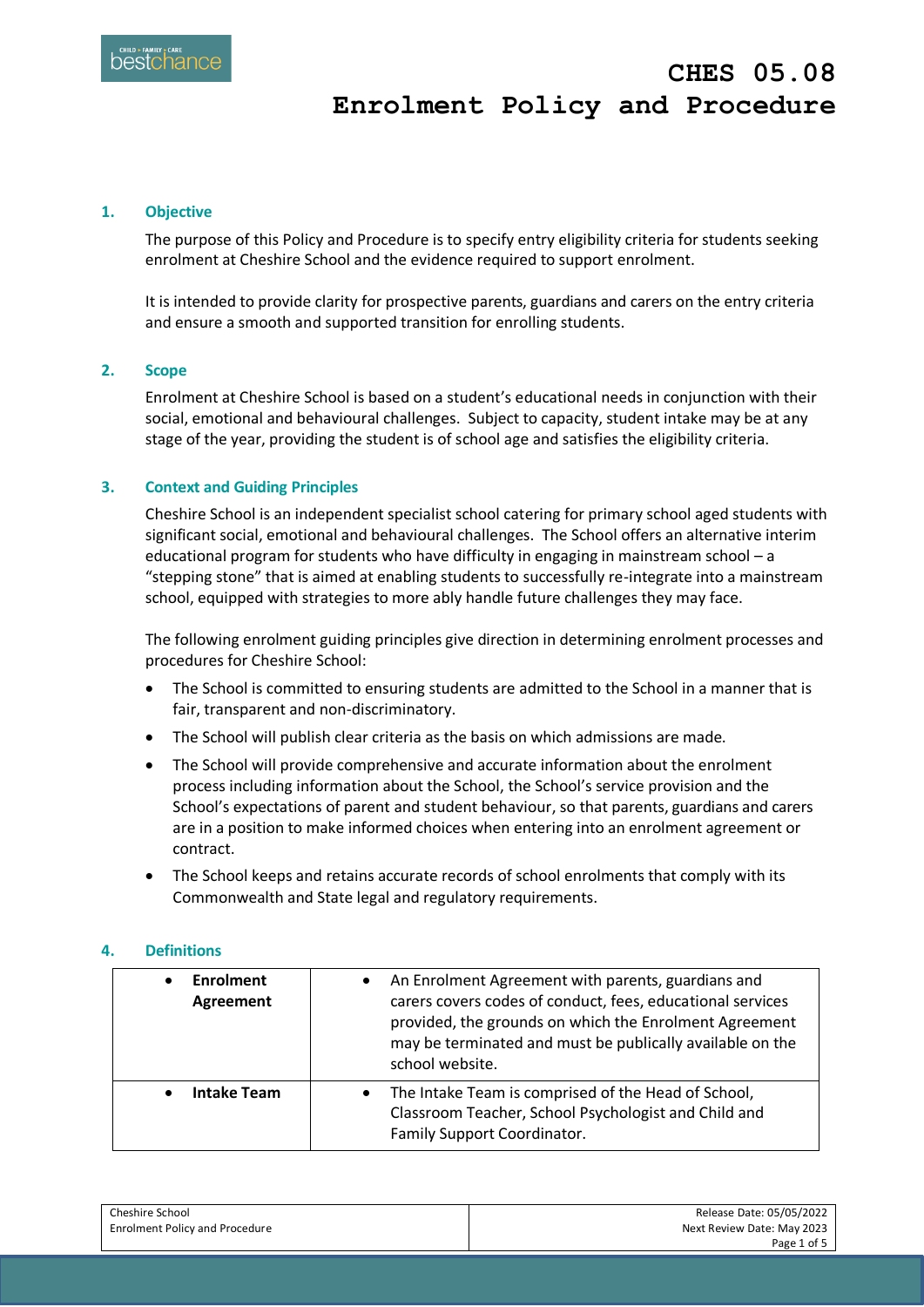## **5. Policy**

## **5.1. Enrolment Process**

# **5.1.1. Initial Contact and Referral**

- a. Parents, guardians and carers contact the school and should they meet the eligibility criteria their details are added to the intake register.
- b. An online Referral Form is to be completed and submitted via the School's website
- c. Enquiries and referrals may come from child and family agencies, medical and mental health professionals.
- d. Students may also be referred from Government, Catholic and Independent schools or from kindergartens.
- **NB: All referrals must be in consultation with parents, guardians and carers.**

## **5.1.2. Eligibility Assessment**

a. Upon initial contact, an eligibility assessment is undertaken by the Enrolments Officer and confirmed via the online Referral Form. All eligibility criteria, as outlined within the School's Enrolment Policy and Procedure, must be met.

## **5.1.3. Initial Meeting and School Tour**

- a. An initial meeting and school tour is extended to parents, guardians and carers (and any others involved in the wellbeing of the student).
- b. Both parents, guardians and carers are required to attend the interview and tour.
- c. All current assessments by paediatrician and/or allied health are required to be brought to this meeting.
- d. The initial meeting includes a detailed discussion about the School's approach, programs and support along with an outline from the parents, guardians and carers of the student's history and presenting difficulties.

## **5.1.4. Observation Visits**

- a. Members of the School's Intake Team will undertake an onsite observation visit of the student's current school (or home if home-schooled). Purpose of the visit is to observe the student learning within the mainstream setting as well as to speak with school personnel as appropriate.
- b. Members of the School's Intake Team include:
	- a. Head of School
	- b. Classroom Teacher
	- c. School Psychologist
	- d. Child and Family Support Coordinator
- c. Generally, up to two observation visits will be required.

## **5.1.5. Submission of Application for Enrolment Form and Supporting Documentation**

- a. Parents, guardians and carers complete the Application for Enrolment form and submit to the School along with all supporting documentation (where applicable) including:
	- a. Student Birth Certificate
	- b. Immunisation History Statement
	- c. Asthma Management Plan

| Cheshire School                       | Release Date: 05/05/2022   |
|---------------------------------------|----------------------------|
| <b>Enrolment Policy and Procedure</b> | Next Review Date: May 2023 |
|                                       | Page 2 of 5                |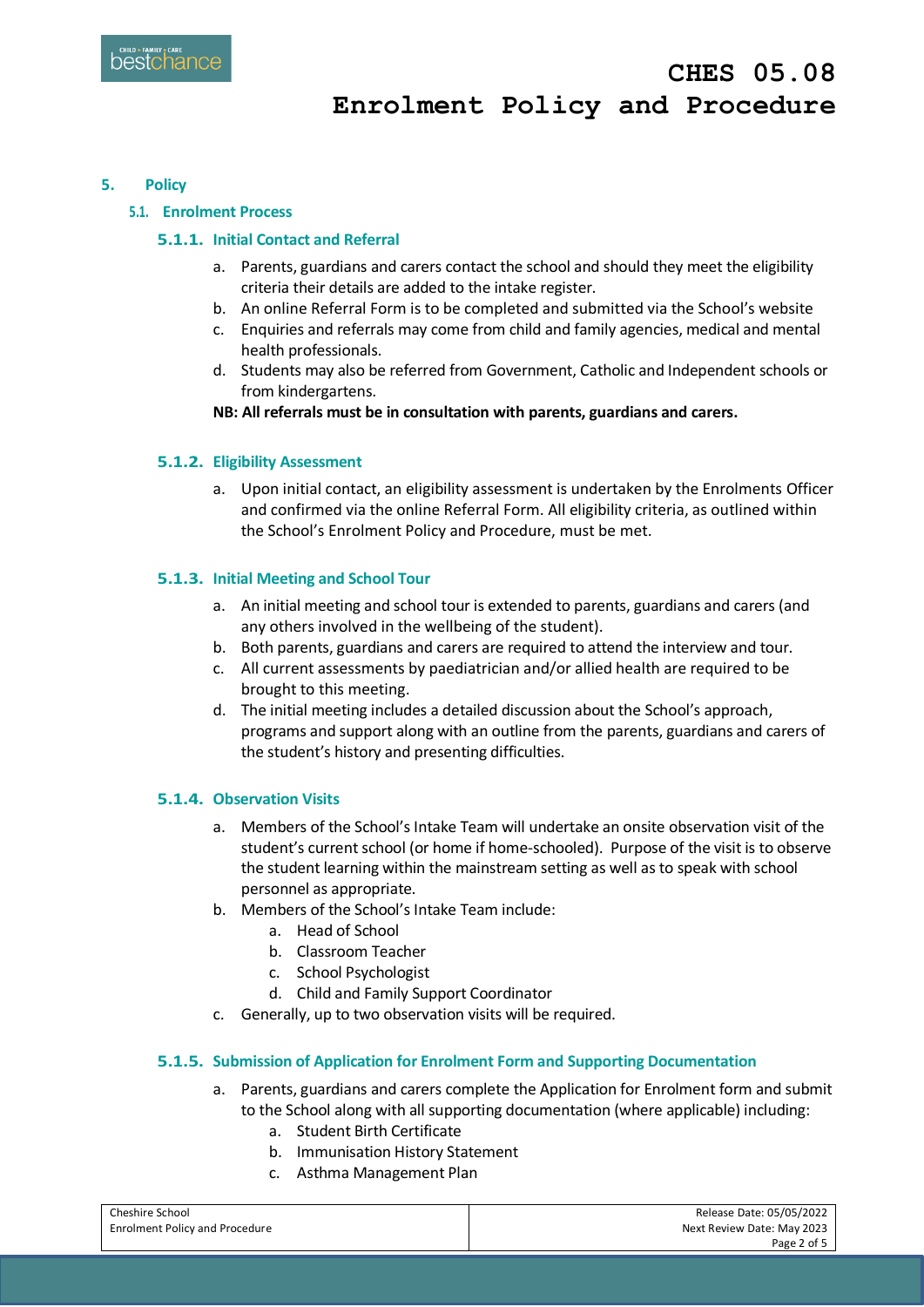

 **CHES 05.08 Enrolment Policy and Procedure**

- d. Anaphylaxis Management Plan
- e. Copy of other relevant medical/allied health reports including diagnoses and cognitive assessment report
- f. Copy of most recent school report (for Years 1-6 enrolments only)
- g. Copy of current Individual Education Plan and Student Support Plan (Behaviour)
- h. Copy of NAPLAN
- i. Visa Documentation

# **5.1.6. Trial**

a. The student is invited to attend for 4-6 trials over a 4-week period. The first trial lasts up to 60 minutes, progressing to a full day by the end of the trial period.

The purpose of the trial is to:

- Engage the student in the program so that they want to continue attending;
- **•** Determine the likelihood of significant behaviour change and capacity for future re-integration into mainstream schooling;
- Allow the team to observe how the student fits within the current cohort of students; and
- Allow the team to observe how the student copes with the behavioural support practices implemented by the School.

# **5.1.7. Enrolment Decision**

a. Following the trial sessions, a decision is made by the Intake Team as to whether or not the enrolment process has been successful.

## **5.1.8. Communication the Outcome**

- a. If the student is considered eligible for enrolment, the Head of School will advise the parents, guardians and carers whether the placement is available immediately or the following term.
- b. Parents, guardians and carers are invited to an offer of enrolment meeting with Head of School to go through and sign the Enrolment Agreement.
- c. If the student is considered ineligible, the Head of School will advise the parents, guardians and carers and communicate the grounds for the decision.

## **5.1.9. Commencement**

- a. Students will generally begin their placement at Cheshire School at the beginning of the next school term (pending vacancy), or once a place becomes available.
- b. If no place is available, the student is put on a waiting list and a deposit is required to hold the position. This deposit is non-refundable should parents, guardians and carers decide not to proceed with the enrolment. However, should the enrolment proceed, the deposit is applied as a credit to the first fee statement.

## **5.2 Enrolment Criteria**

To be considered for enrolment at Cheshire School, students need to meet all the following

| Cheshire School                       | Release Date: 05/05/2022   |
|---------------------------------------|----------------------------|
| <b>Enrolment Policy and Procedure</b> | Next Review Date: May 2023 |
|                                       | Page 3 of 5                |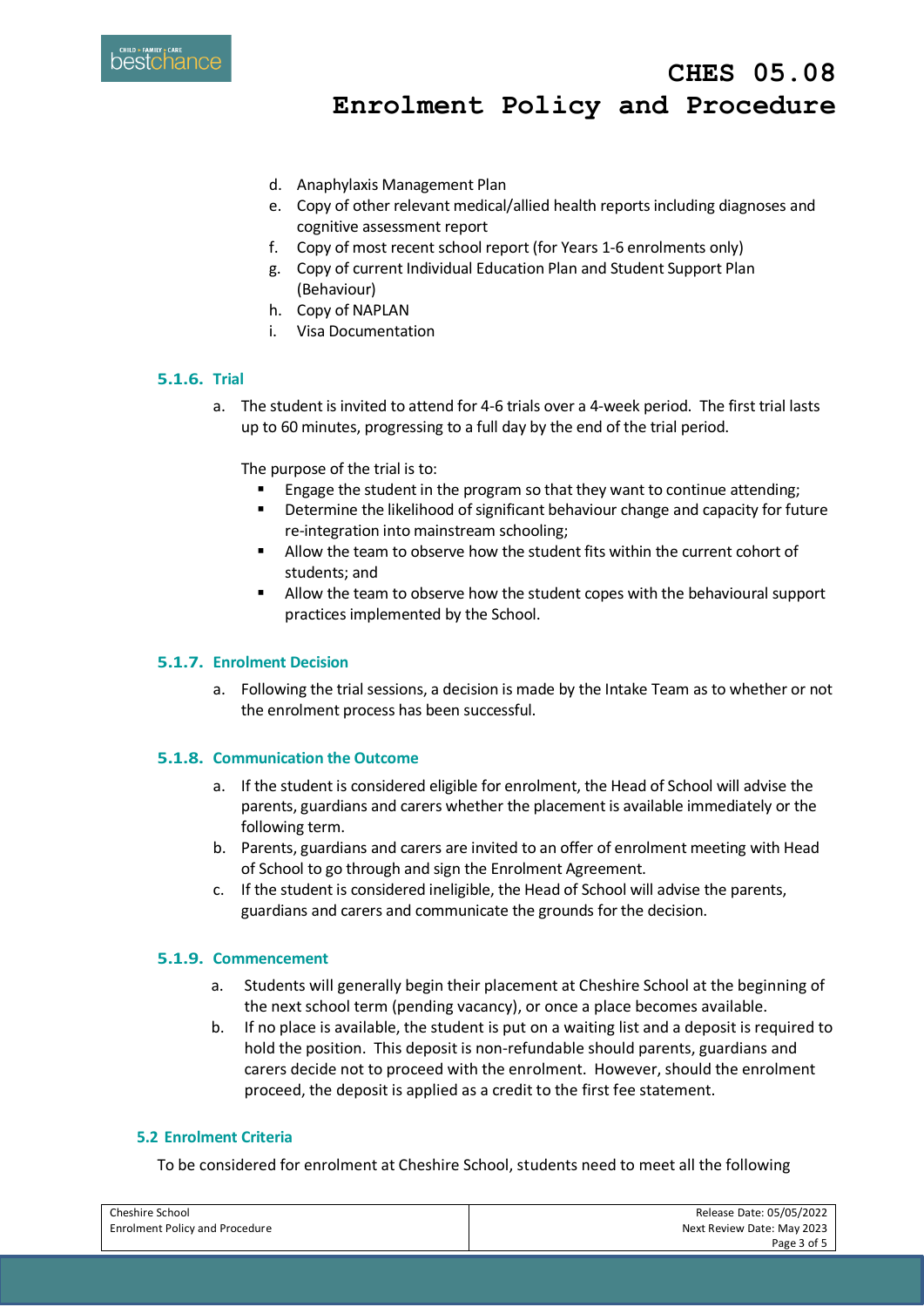

 **CHES 05.08 Enrolment Policy and Procedure**

criteria:

- Be of age eligible for primary school.
- Be experiencing significant social, emotional and/or behavioural difficulties which place them at risk of disengagement within the mainstream educational setting.
- Have speech and language skills within the normal range.
- Have a full scale IQ of 80 or more.
- Unlikely to cause significant or persistent harm to themselves and others.
- Exhibit positive indicators of the ability to sustain changes made and to reintegrate into mainstream school following placement at Cheshire School.
- Parents, guardians and carers are willing to support school policies and procedures and will be positively and actively responsive to working with staff to support behavioural change.
- Student's needs are able to be met within the current processes and resources of the school.

## **5.3 Compulsory Enrolment Age**

In accordance with *Education and Training Reform Act 2006*, it is compulsory for children and young people aged between six and 17 years of age to be enrolled in a Victorian school.

The minimum starting age for a child to be enrolled in a Victorian school is four years and eight months, ie a child must turn five by 30 April in the year of starting school.

Whilst legislation allows for a child to be under the minimum starting age in exceptional circumstances and with approval of the respective educational authority, Cheshire School does not support early age entry.

## **5.4 Enrolment of Students from Interstate**

When enrolling students whose previous school was interstate, Cheshire School is required to use the protocols of the Interstate Student Data Transfer Note (ISDTN). This is a mandatory requirement of the Australian Government.

All relevant documents and information are available on th[e Department of Education, Skills and](https://www.dese.gov.au/collections/interstate-student-data-transfer-note-and-protocol-non-government-schools)  [Employment website.](https://www.dese.gov.au/collections/interstate-student-data-transfer-note-and-protocol-non-government-schools)

#### **5.5 Termination of Enrolment**

Termination of enrolment is the total withdrawal of a student's right to attend the School. Termination ends the enrolment agreement entered into by the Head of School with the parents. The decision to terminate enrolment of a student from the School may be made when:

- the student's behaviour and actions pose risk of significant harm and injury to themselves and others including concealment of a weapon and threat to use the weapon
- the student's behaviour has adversely impacted the school community
- the student's presence at the school places other members of the school community at risk

| Cheshire School                       | Release Date: 05/05/2022   |
|---------------------------------------|----------------------------|
| <b>Enrolment Policy and Procedure</b> | Next Review Date: May 2023 |
|                                       | Page 4 of 5                |